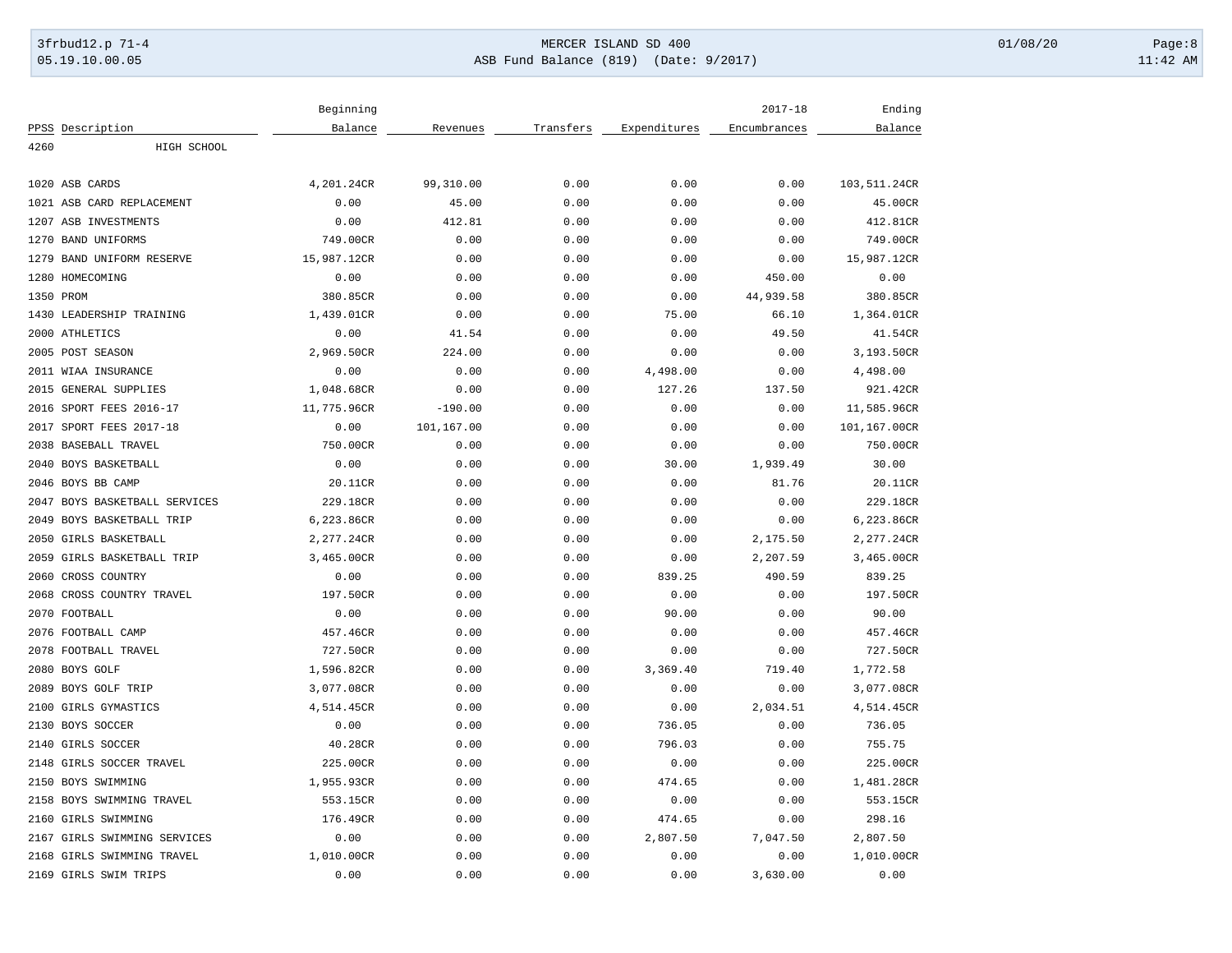## 3frbud12.p 71-4 **Details and the CER ISLAND SD 400** MERCER ISLAND SD 400 01/08/20 Page:9 05.19.10.00.05 ASB Fund Balance (819) (Date: 9/2017) 11:42 AM

|            |                               | Beginning              |                  |           |              | $2017 - 18$  | Ending       |
|------------|-------------------------------|------------------------|------------------|-----------|--------------|--------------|--------------|
|            | PPSS Description              | Balance                | Revenues         | Transfers | Expenditures | Encumbrances | Balance      |
| 4260       | HIGH SCHOOL                   |                        |                  |           |              |              |              |
|            |                               |                        |                  |           |              |              |              |
|            | 2170 BOYS TENNIS              | 4,427.92CR             | 0.00             | 0.00      | 1,132.67     | 0.00         | 3,295.25CR   |
| 2180       | GIRLS TENNIS                  | 1,326.89CR             | 0.00             | 0.00      | 0.00         | 0.00         | 1,326.89CR   |
| 2188       | GIRLS TENNIS TRAVEL           | 1,238.75CR             | 0.00             | 0.00      | 0.00         | 0.00         | 1,238.75CR   |
|            | 2190 BOYS & GIRLS TRACK       | 843.94CR               | 0.00             | 0.00      | 0.00         | 777.45       | 843.94CR     |
|            | 2198 BOYS & GIRLS TRACK TRAVE | 448.50CR               | 0.00             | 0.00      | 0.00         | 0.00         | 448.50CR     |
|            | 2210 VOLLEYBALL               | 0.00                   | 0.00             | 0.00      | 30.00        | 569.03       | 30.00        |
|            | 2250 FIRST AIDE/TRAINER       | 3,210.21CR             | 0.00             | 0.00      | 0.00         | 2,242.48     | 3,210.21CR   |
| 2280       | <b>GATE RECEIPTS</b>          | 1,824.79CR             | 23,979.00        | 0.00      | 61.39        | 0.00         | 25,742.40CR  |
|            | 2300 INTRAMURALS              | 100.00CR               | 0.00             | 0.00      | 0.00         | 0.00         | 100.00CR     |
|            | 3430 CLASS OF 2018            | 17,755.84CR            | 0.00             | 0.00      | 0.00         | 0.00         | 17,755.84CR  |
| 3440       | CLASS OF 2019                 | 6,745.06CR             | 0.00             | 0.00      | 0.00         | 0.00         | 6,745.06CR   |
|            | 3450 CLASS OF 2020            | 2,348.75CR             | 0.00             | 0.00      | 0.00         | 0.00         | 2,348.75CR   |
| 4020       | CHESS CLUB                    | 3,122.28CR             | 0.00             | 0.00      | 0.00         | 0.00         | 3,122.28CR   |
|            | 4030 YEARBOOK/ANNUAL          | 86,597.27CR            | 79,330.00        | 0.00      | 0.00         | 0.00         | 165,927.27CR |
|            | 4050 BAND OPERATIONS          | 13,603.87CR            | 30,980.01        | 0.00      | 3,203.70     | 488.41       | 41,380.18CR  |
|            | 4052 MORNING JAZZ             | 3,523.99CR             | 0.00             | 0.00      | 0.00         | 0.00         | 3,523.99CR   |
|            | 4053 Jazz Ensemble            | 6,415.83CR             | 0.00             | 0.00      | 0.00         | 0.00         | 6,415.83CR   |
|            | 4055 Band Trip                | 10,741.03CR            | $-105.00$        | 0.00      | 0.00         | 0.00         | 10,636.03CR  |
|            | 4058 BAND EASTSHORE           | 4,382.81CR             | 0.00             | 0.00      | 0.00         | 0.00         | 4,382.81CR   |
|            | 4059 DO NOT USE               | 3,465.00CR             | 0.00             | 0.00      | 0.00         | 0.00         | 3,465.00CR   |
| 4060       | CREST GREENHOUSE              | 2,625.86CR             | 0.00             | 0.00      | 0.00         | 198.15       | 2,625.86CR   |
|            | 4065 CREST STORE              | 2,290.49CR             | 140.55           | 0.00      | 0.00         | 605.53       | 2,431.04CR   |
| 4074 CHEER |                               | 12,935.00              | 0.00             | 0.00      | 60.00        | 0.00         | 12,995.00    |
| 4080 CHOIR |                               | 320.52CR               | 0.00             | 0.00      | 0.00         | 0.00         | 320.52CR     |
|            | 4100 STUDENT STORE            | 22,808.85CR            | 3,617.06         | 0.00      | 4,933.98     | 19,568.52    | 21,491.93CR  |
| 4108       | DECAL TRAVEL                  | 4,166.30CR             | 1,794.85         | 0.00      | 0.00         | 0.00         | 5,961.15CR   |
|            | 4110 DEBATE                   | 5,719.33CR             | 0.00             | 0.00      | 0.00         | 0.00         | 5,719.33CR   |
| 4120 DRAMA |                               | 844.36CR               | 13,662.00        | 0.00      | 16, 161.39   | 9,479.80     | 1,655.03     |
|            | 4130 DRILL TEAM               | 9,194.68CR             | 12,932.47        | 0.00      | 20,186.93    | 0.00         | 1,940.22CR   |
| 4170       | INTERNATIONAL CLUB            | 5,496.36CR             | 0.00             | 0.00      | 0.00         | 124.91       | 5,496.36CR   |
| 4190       | FOREIGN LANGUAGE CLUB         | 509.56CR               | 0.00             | 0.00      | 0.00         | 0.00         | 509.56CR     |
|            | 4200 HONOR SOCIETY            | 526.81CR               | 0.00             | 0.00      | 385.00       | 0.00         | 141.81CR     |
| 4230       | SENIOR SERVICE CLUB           | 36,589.20CR            | 0.00             | 0.00      | 0.00         | 0.00         | 36,589.20CR  |
|            | 4235 SENIOR BREAKFST          |                        |                  |           |              |              |              |
|            | 4240 MERCER HI TIMES          | 12,898.77CR<br>75.00CR | 0.00<br>5,095.00 | 0.00      | 0.00         | 0.00         | 12,898.77CR  |
|            |                               |                        |                  | 0.00      | 0.00         | 0.00         | 5,170.00CR   |
|            | 4250 MATH CLUB                | 7,553.70CR             | 0.00             | 0.00      | 0.00         | 0.00         | 7,553.70CR   |
|            | 4270 PEGASUS                  | 535.06CR               | 0.00             | 0.00      | 0.00         | 0.00         | 535.06CR     |
|            | 4290 KMIH RADIO CLUB          | 11,931.24CR            | 534.00           | 0.00      | 222.41       | 660.00       | 12,242.83CR  |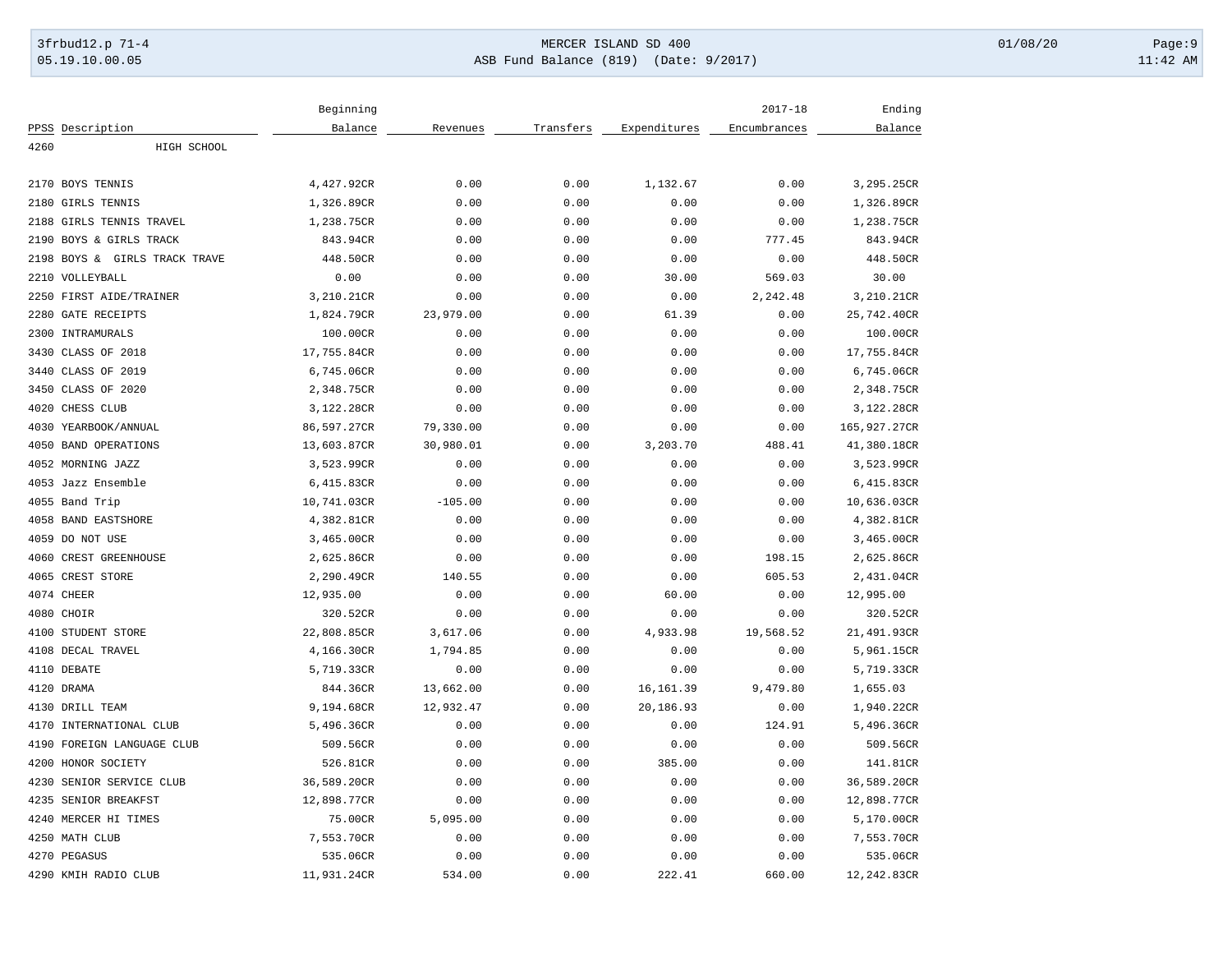## 3frbud12.p 71-4 **Details and the CER ISLAND SD 400** MERCER ISLAND SD 400 01/08/20 Page:10 05.19.10.00.05 ASB Fund Balance (819) (Date: 9/2017) 11:42 AM

|                                     | Beginning   |          |           |              | $2017 - 18$  | Ending      |
|-------------------------------------|-------------|----------|-----------|--------------|--------------|-------------|
| PPSS Description                    | Balance     | Revenues | Transfers | Expenditures | Encumbrances | Balance     |
| 4260<br>HIGH SCHOOL                 |             |          |           |              |              |             |
|                                     |             |          |           |              |              |             |
| 4300 BOYS LACROSSE CLUB             | 5,551.33    | 0.00     | 0.00      | 0.00         | 0.00         | 5,551.33    |
| COMMITTEE TO SAVE EARTH<br>4310     | 1,438.85CR  | 0.00     | 0.00      | 0.00         | 0.00         | 1,438.85CR  |
| 4320 KEY CLUB                       | 277.79CR    | 456.00   | 0.00      | 0.00         | 0.00         | 733.79CR    |
| 4430 NATURAL HELPERS                | 1,160.72CR  | 0.00     | 0.00      | 0.00         | 0.00         | 1,160.72CR  |
| 4440 VICA                           | 101.49CR    | 0.00     | 0.00      | 0.00         | 0.00         | 101.49CR    |
| 4460 BOYS WATERPOLO                 | 13,580.50CR | 6,355.00 | 0.00      | 0.00         | 7,793.86     | 19,935.50CR |
| 4465 GIRLS WATERPOLO                | 947.76      | 0.00     | 0.00      | 0.00         | 0.00         | 947.76      |
| 4480 MODEL UN CLUB                  | 88.00CR     | 0.00     | 0.00      | 0.00         | 0.00         | 88.00CR     |
| 4510 STOCK CLUB                     | 100.00CR    | 0.00     | 0.00      | 0.00         | 0.00         | 100.00CR    |
| 4530 ART CLUB                       | 1,286.55CR  | 0.00     | 0.00      | 0.00         | 0.00         | 1,286.55CR  |
| 4535 COOKING CLUB                   | 24.67CR     | 0.00     | 0.00      | 0.00         | 0.00         | 24.67CR     |
| <b>SCIENCE CLUB</b><br>4540         | 205.32CR    | 250.00   | 0.00      | 0.00         | 0.00         | 455.32CR    |
| 4545 ROBOTICS CLUB                  | 2,759.01CR  | 1,700.00 | 0.00      | 0.00         | 0.00         | 4,459.01CR  |
| 4560 BE KIND CLUB                   | 280.22CR    | 0.00     | 0.00      | 0.00         | 0.00         | 280.22CR    |
| 4580 SPIRIT CLUB                    | 185.76CR    | 0.00     | 0.00      | 0.00         | 0.00         | 185.76CR    |
| 4600 ULTIMATE FRISBEE               | 3,455.13CR  | 1,680.00 | 0.00      | 1,245.20     | 0.00         | 3,889.93CR  |
| 4605 UNIFIED BASKETBALL CLUB        | 213.59CR    | 0.00     | 0.00      | 0.00         | 0.00         | 213.59CR    |
| 4610 BRIDGES CLUB                   | 258.31CR    | 0.00     | 0.00      | 0.00         | 0.00         | 258.31CR    |
| 4620 MOCK TRIAL CLUB                | 32.28CR     | 0.00     | 0.00      | 0.00         | 0.00         | 32.28CR     |
| 4625 OUTDOOR CLUB                   | 235.00CR    | 0.00     | 0.00      | 0.00         | 0.00         | 235.00CR    |
| 4630 INTERACT CLUB                  | 353.29CR    | 600.00   | 0.00      | 0.00         | 0.00         | 953.29CR    |
| 4635 Vietnam Club Trip              | 724.00CR    | 0.00     | 0.00      | 0.00         | 0.00         | 724.00CR    |
| 4640 Green Team Club                | 870.74CR    | 0.00     | 0.00      | 0.00         | 0.00         | 870.74CR    |
| 4645 POETRY CLUB                    | 238.76CR    | 0.00     | 0.00      | 0.00         | 0.00         | 238.76CR    |
| 4695 KNOWLEDGE BOWL                 | 275.57CR    | 0.00     | 0.00      | 0.00         | 0.00         | 275.57CR    |
| DESTINATION IMAGINATION<br>4710     | 450.00CR    | 0.00     | 0.00      | 0.00         | 0.00         | 450.00CR    |
| 4720<br>SMILE TO A CHILD CLUB       | 186.07CR    | 0.00     | 0.00      | 0.00         | 0.00         | 186.07CR    |
| 4750 MTI ENTERPRISE                 | 2,762.14CR  | 0.00     | 0.00      | 0.00         | 0.00         | 2,762.14CR  |
| 4775 CHINESE CLUB                   | 50.00CR     | 0.00     | 0.00      | 0.00         | 0.00         | 50.00CR     |
| 4780 SPANISH CLUB                   | 1,351.11CR  | 0.00     | 0.00      | 0.00         | 0.00         | 1,351.11CR  |
| 4785 AP FRENCH                      | 100.00CR    | 0.00     | 0.00      | 0.00         | 0.00         | 100.00CR    |
| 4790 FRENCH HONOR SOCIETY           | 273.97CR    | 15.00    | 0.00      | 0.00         | 0.00         | 288.97CR    |
|                                     |             | 0.00     |           | 0.00         | 0.00         |             |
| 4795 KIDSCORP CLUB                  | 600.00CR    |          | 0.00      |              |              | 600.00CR    |
| 4797 NATIONAL CHINESE HONOR SOCIETY | 224.55CR    | 15.00    | 0.00      | 0.00         | 0.00         | 239.55CR    |
| 4800 STEAMPUNK CLUB                 | 50.00CR     | 0.00     | 0.00      | 0.00         | 0.00         | 50.00CR     |
| 4810 AMNESTY INTERNATIONAL CLUB     | 481.56CR    | 0.00     | 0.00      | 0.00         | 0.00         | 481.56CR    |
| 4820 WOMEN IN STEM                  | 427.00CR    | 0.00     | 0.00      | 0.00         | 0.00         | 427.00CR    |
| 4840 MAROON LOTUS CLUB              | 762.77CR    | 0.00     | 0.00      | 0.00         | 0.00         | 762.77CR    |